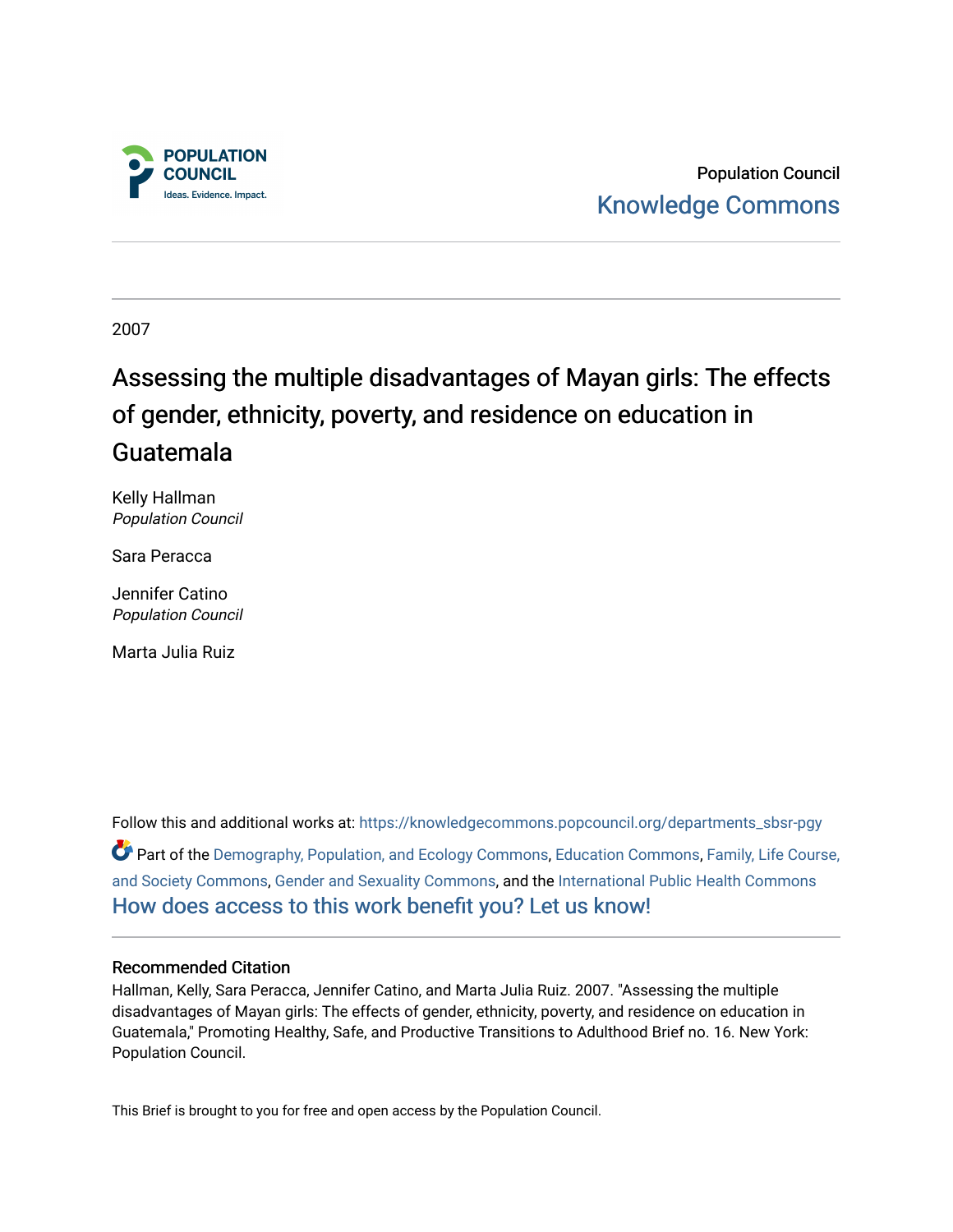## pro moti ng hea lthy, safe, and productive transitions<br>to adulthood

*Brief no. 16 Updated June 2007*

# Assessing the multiple disadvantages of Mayan girls: The effects of gender, ethnicity, poverty, and residence on education in Guatemala

## Prepared by Kelly Hallman, Sara Peracca, Jennifer Catino, and Marta Julia Ruiz

ccess to primary education in Guatemala has increased in recent years, particularly in rural areas (Anderson 2001). Nevertheless, rates of primary-school completion and literacy for young people remain among the lowest in Latin America, and such problems as late entry, grade repetition, and early dropout persist (UNESCO 2003 and 2006). Adult literacy is estimated to be 85 percent in Latin America as a whole, compared with only 70 percent in Guatemala (UNDP 2004). Although indigenous peoples in Latin America generally have less schooling than nonindigenous peoples, ethnic differences are greatest in Guatemala, where indigenous (Mayan) adults have less than half the level of schooling of nonindigenous (Ladino) adults: 2.5 years versus 5.7 years (Hall and Patrinos 2005). Recent trends show that the ethnic gap is narrowing among young people, but large inequalities remain. Among 10–19-year-olds, the Mayan literacy rate is four-fifths the Ladino rate: 74 percent versus 90 percent (Shapiro 2005).

Sex differences in literacy and education are also large in Guatemala. The female-to-male literacy ratio is 0.77 among adults and 0.86 among 15–24-year-olds. Furthermore, although the girl-to-boy primary-school enrollment ratio of 0.95 in 2000 indicates great improvements in school-entry rates, the femaleto-male ratio of primary-school completion for 15–24-year-olds is substantially lower at 0.82 (ENCOVI 2000).

Mayan females are the most disadvantaged group by far. Only 39 percent of 15–64-year-old Mayan women in Guatemala are literate (versus 68, 77, and 87 percent of Mayan males, Ladina females, and Ladino males, respectively), and just two-



thirds of 10–19-year-old Mayan females are literate (versus 80 percent of Mayan males and 90 percent of Ladino females and males) (Shapiro 2005).

Mayans account for 42 percent of Guatemala's population, reside primarily in rural areas, and are politically underrepresented. Three-fourths of Mayans are poor, compared with 40 percent of Ladinos (ENCOVI 2000).

## **Mayan Girls' Enrollment**

Data from the 2000 Guatemala Living Standards Measurement Survey (in Spanish, Encuesta Nacional sobre Condiciones de Vida, ENCOVI) permit us to study the determinants of school enrollment, grade progression, and educational attainment among 7–24-year-olds. The analysis starts with children at age seven, the compulsory age of primary-school enrollment in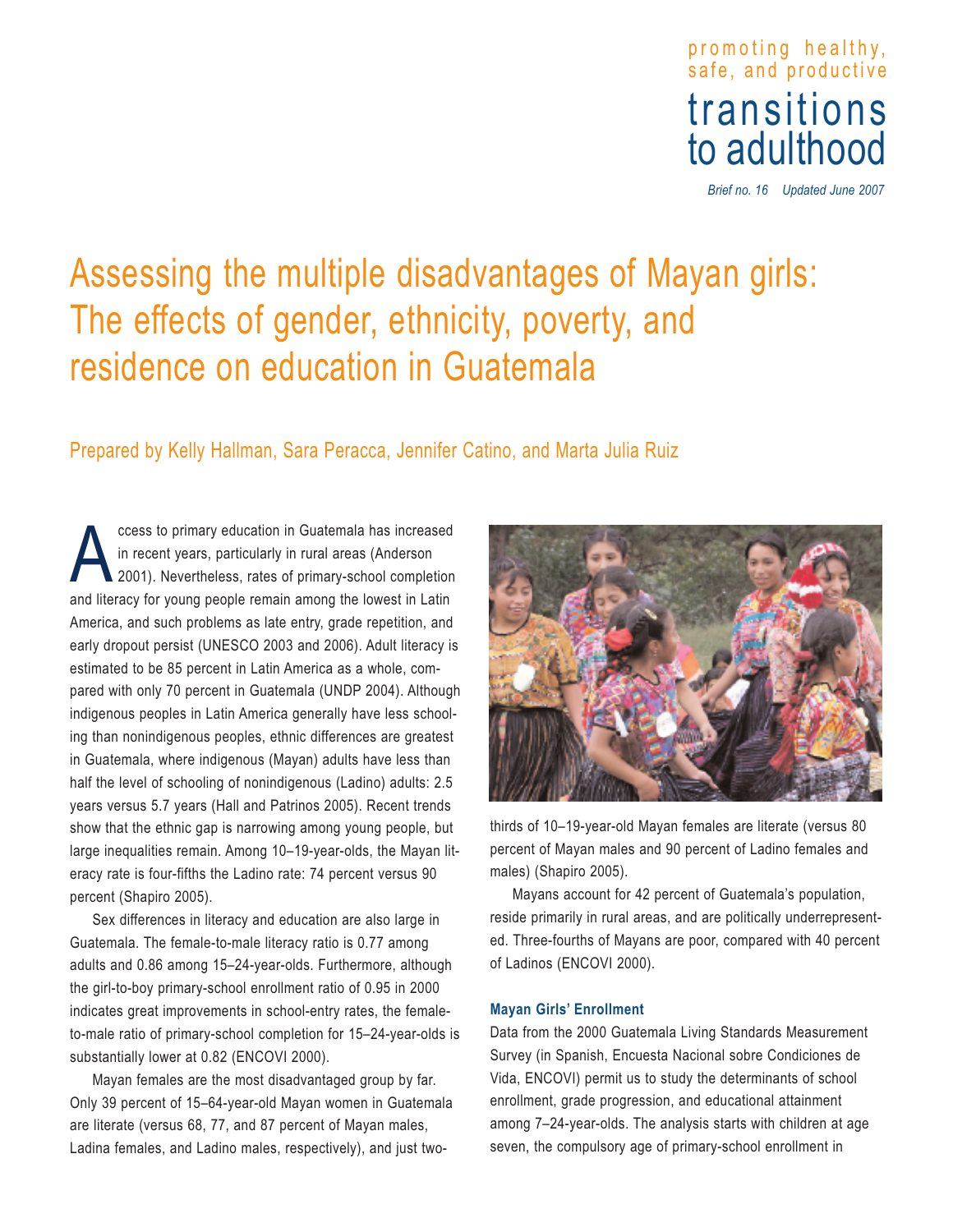Guatemala. By age 24, the majority of Guatemalans have finished their schooling, hence 24 is the upper age limit in the analysis. A detailed consumption/expenditure section of the survey allows the calculation of national poverty levels. The National Institute for Statistics collected the ENCOVI data between 1999 and 2000 from a nationally representative sample of 11,170 households, 3,544 urban and 7,626 rural.

Figure 1 shows current enrollment status by ethnicity, sex, and age. At each increasing year of age, Mayan girls are the least likely to be enrolled. At age seven, only 54 percent of Mayan girls are in school, compared with 71 percent of Mayan boys and 75 percent of Ladina girls. For all four sex–ethnicity groups, enrollment levels are highest between ages nine and 11, with a sharp decline occurring at age 12. This drop is especially steep for Mayan girls: at age 16 only 25 percent of Mayan girls are enrolled, compared with about half of Mayan boys and Ladino girls and boys. Mayan female enrollment in younger cohorts is rising both absolutely and relatively, however: the sex–ethnicity gap is smaller for children aged 12 years and younger than for adolescents.

Mayan girls are not a homogeneous group, however. The ENCOVI data reveal that the one-fourth of Mayan girls who are classified as not poor have primary-school enrollment rates and grade-for-age levels equal to those of Ladina girls, and, among those completing primary school, have secondary-school enrollment levels of about 80 percent of those of Ladina girls. The one-fourth of Mayan girls who are classified as extremely poor, on the other hand, have the worst educational outcomes of all: only one-half of such girls of primary-school age have entered school, fewer than 10 percent of girls aged 13–24 who entered primary school have completed that level, and just 14 percent of these primary-school graduates have ever enrolled in secondary school. Figure 2 shows the proportion of Mayan girls enrolled in school by economic status.

## 1. Proportion of Mayans and Ladinos currently enrolled<br>hary or secondary school, by age<br>Ladino males<br>Ladino males<br>Mayan females<br>Mayan males<br>Mayan females<br>Mayan females<br>Mayan females<br>Age **Figure 1. Proportion of Mayans and Ladinos currently enrolled in primary or secondary school, by age**  $\mathbf{1}$ Ladino males .8 Ladina females .6 0 Proportion Mayan males .4 Mayan females .2 Age

#### **Mayan Girls in Primary School**

As we mentioned above, enrollment rates drop sharply for all Guatemalan children at age 12. Although that age marks a transition between primary and secondary schooling for children who entered school at age seven and made good progress, most children aged 12 and older, especially Mayans, have very low grade attainment, and few have completed primary school. Although school attendance is compulsory in Guatemala starting at age seven, not all children enroll at this age. Parents' decision concerning when (and whether) to enroll their child in school has important implications for the child's future educational progress and achievement. According to ENCOVI data, Mayan children start school about half a year later than Ladino children. For Mayan girls, differences in starting age by economic status are wide: those in extremely poor households who have enrolled did so 0.73 years later than did girls in medium-poor households and 1.2 years later than girls in households classified as not poor. Primary-school entry age for Mayan girls who are not poor is about the same as that for Ladino children.

Along with the occurrence and timing of initial enrollment, continuation in school (retention) and grade repetition are the basic factors determining educational attainment. Further insight into the prevalence of overage students is gained by examining grade-for-age, which encompasses starting late, repeating grades, and dropout followed by re-enrollment. Mayan children have much lower grade-for-age levels than Ladinos. Among Mayans, female grade-for-age levels are lower than those for boys through age 15. Starting at 16, however, Mayan girls' grade-for-age levels are greater than those for Mayan boys; this turnaround may indicate that only the most academically qualified Mayan girls continue to study after age 15. Consistent with the findings for levels of primary-school enrollment and entry age, Mayan girls who are not poor have grade-for-age levels nearly equal to those of Ladino students. Most Mayan girls are

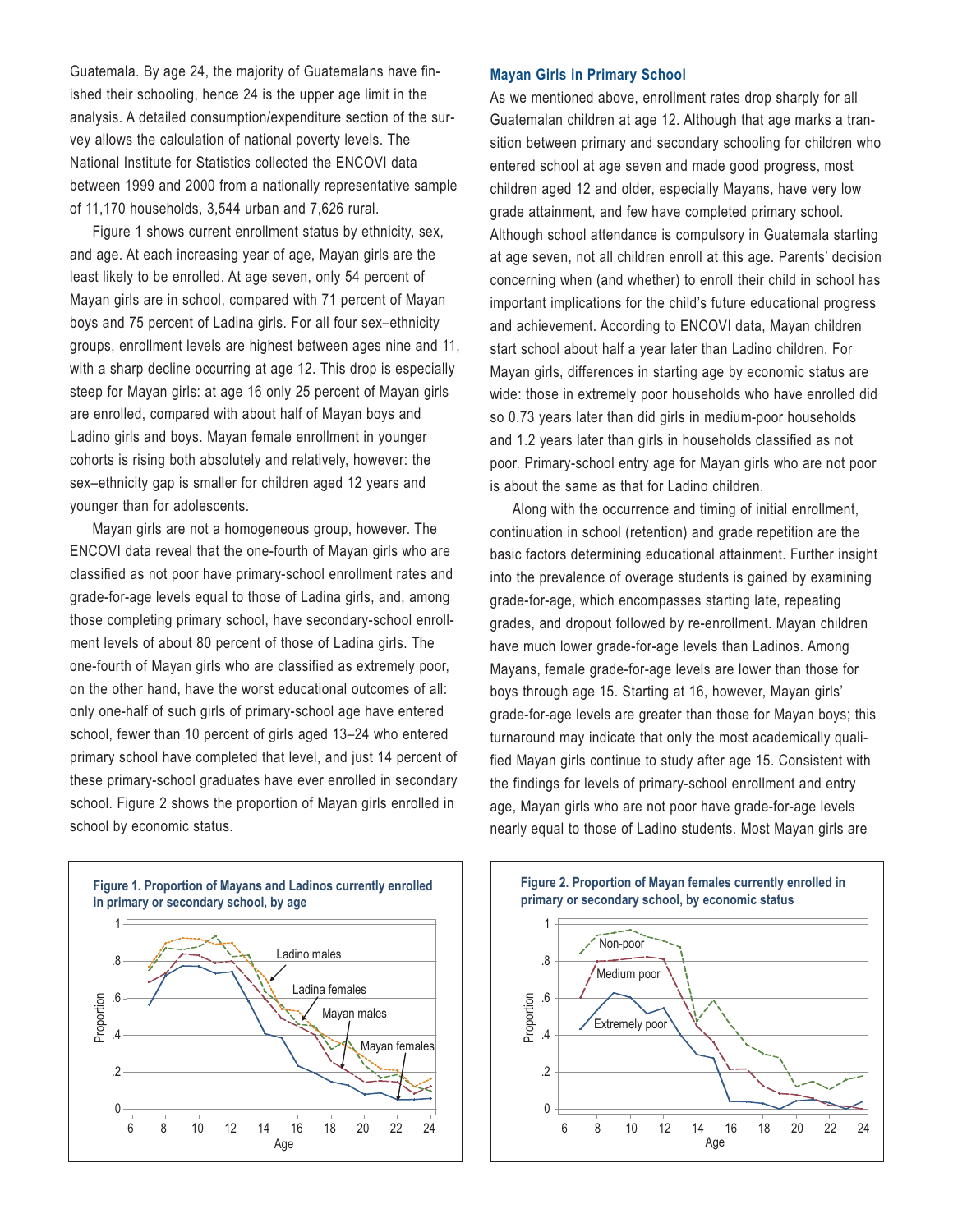unable to finish primary school because of poverty, domestic work burdens, and cultural barriers.

For young people not enrolled at the time of the survey, ENCOVI asked the main reason for nonenrollment. For primaryage children (7–12 years), lack of money was the largest single factor identified, and its prevalence did not vary by sex–ethnicity status. Lack of interest in school was the second most frequently cited reason, followed by "age"—presumably being overage for grade. Among Mayan girls, age was more frequently named by the extremely poor.

In addition to marking the lifestage at which children begin to assume gender-based adult work roles, age 12 signals the onset of puberty and parental concerns about their daughters mixing with boys. In a related study of barriers and constraints to schooling and social participation among rural Mayan girls and boys, we found that parents feared adolescent girls' interactions with boys as potentially damaging to their daughters' reputations and subsequent marriage prospects and as putting girls at increased risk for early, out-of-wedlock pregnancy (Colom et al. 2004). (Birth outside of marriage/consensual union is uncommon and highly stigmatized in rural Mayan communities.)

Among 13–24-year-old respondents, the most frequently cited reasons for nonenrollment in school were household chores (for females) and work (for males). Ladina females were more likely than Mayan females to cite market work, as opposed to household chores. Among both sexes, lack of money was the second most common reason, with few differences by ethnicity. Among nonenrolled Mayan females, responses varied by economic status. The poor were much more likely to refer to lack of money and housework, while others were more apt to mention work and lack of interest.

In developing countries generally, marriage before age 18 is associated with lower rates of school enrollment and educational attainment for females (Mensch 2005). Age at marriage in Guatemala is younger for Mayan than for Ladina women, and ethnic disparities begin to appear around age 15. By age 18, almost 40 percent of Mayan females are married—nearly twice the percentage of Ladina females of the same age. Despite this early age at marriage, a gap exists between mean age at leaving school and marriage age for Mayan girls. Also, because most fertility in Guatemala occurs within marriage, out-of-wedlock childbearing is not a likely cause of early school dropout. Even if the timing of girls' school leaving does not directly coincide with their marriage, however, parental expectations of their daughters' future life paths may influence their investments in daughters' education. Our qualitative work in these communities (Colom et al. 2004) revealed that parents were reluctant to invest in daughters' education beyond the age of puberty

because of high direct and opportunity costs and because most parents expected their daughters' future roles to be mainly those of wife and mother—roles for which advanced education was not viewed as necessary.

### **Policies for Attracting and Keeping Mayan Girls in School**

Our analysis indicates that Mayan females—particularly those who are poor and/or living in rural areas—are the most disadvantaged group in Guatemala in terms of education. They are less likely ever to enroll in school; and when they do enroll, they are more likely than other children to start later and drop out earlier. Among Guatemalan children who are enrolled, Mayan girls have the lowest grade-for-age levels. Despite the rising proportion of Mayan females who are participating in the educational system, dropout among young Guatemalans is common, particularly at age 12; dropout at this age is especially frequent among Mayan females. Although the proportion of Mayan males and females enrolled is approximately equal at age ten (at around 80 percent) according to ENCOVI, only 60 percent of Mayan males and 40 percent of Mayan females are still in school by age 14.

Age 12 marks a transition between primary and secondary levels for children who entered school on time and made regular progress. Most nonenrolled children between ages 12 and 18 have low grade attainment, however, and few have completed primary school. In addition to poverty-reduction programs, government efforts to encourage families to start their children's schooling at age seven may lead to fewer competing interests with regard to time allocation as children approach puberty and are compelled to assume adult responsibilities.

The main reason cited by all Guatemalan children of primaryschool age for not being currently enrolled was lack of money. "Age" (being overage for grade) and lack of interest were the second and third most common reasons. These findings point to the need to fund scholarships and other educational incentive programs more widely. Although the government's approach of focusing on rural areas is positive, it may not be sufficiently precise. Even though extremely poor households are disproportionately located in rural areas, one-fourth of rural households surveyed in ENCOVI were not poor.

Earlier studies have shown that expanding access to bilingual education programs in the early grades reduces grade repetition and dropout among Mayan primary-school students (Morren 1988; Patrinos and Velez 1996; Enge and Chesterfield 1996). Currently, only one-third of rural children in Guatemala have access to such programs (Shapiro 2005). Suggestions have been made that the government should experiment with innovative programs—such as those operating in other Latin